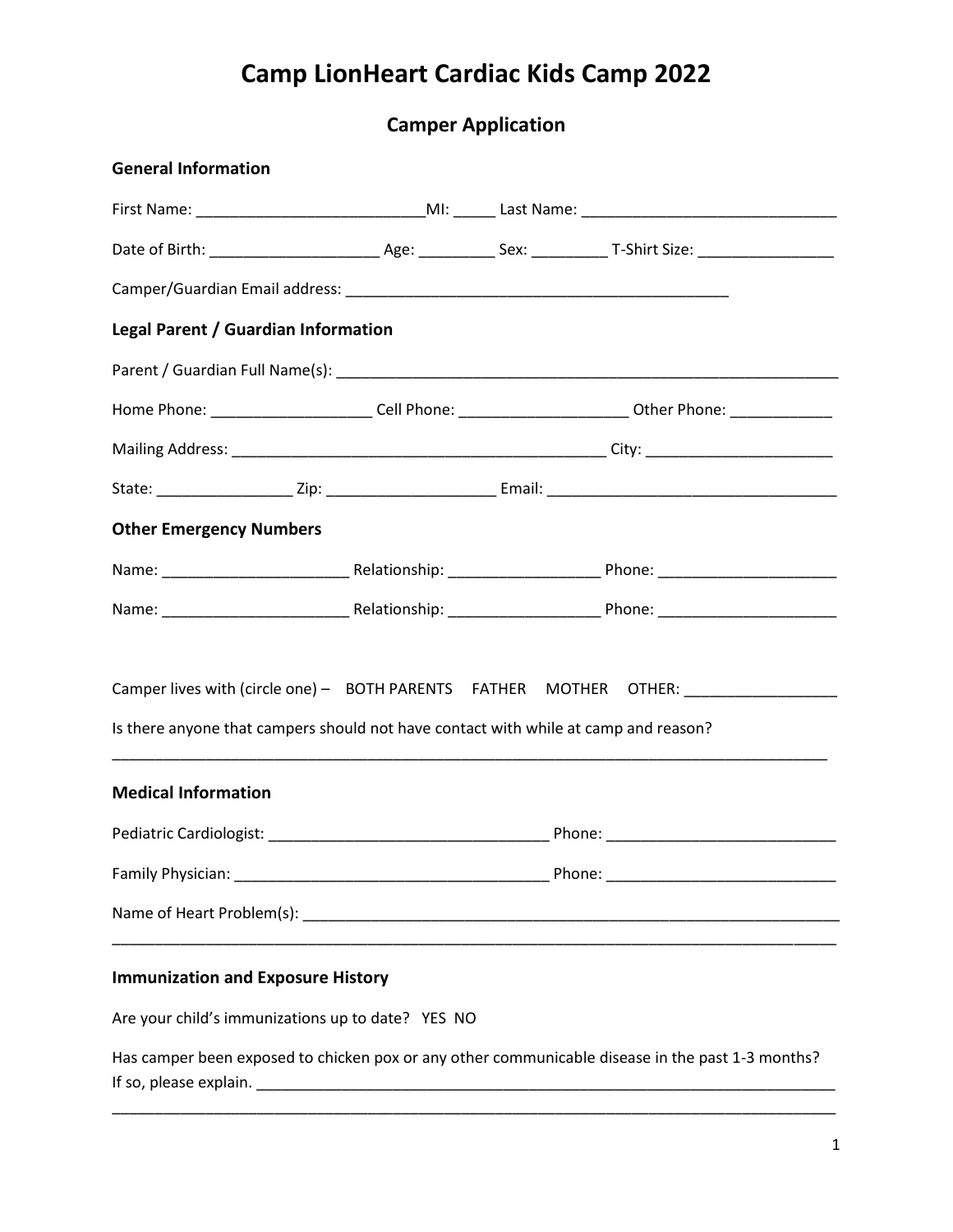### **Camper Application**

#### **Medications**

(Please send a copy of your child's insurance card)

| Medication                                                                                           | Dosage                                                                                                          | Time of Day Given |
|------------------------------------------------------------------------------------------------------|-----------------------------------------------------------------------------------------------------------------|-------------------|
|                                                                                                      |                                                                                                                 |                   |
|                                                                                                      |                                                                                                                 |                   |
|                                                                                                      |                                                                                                                 |                   |
|                                                                                                      |                                                                                                                 |                   |
|                                                                                                      |                                                                                                                 |                   |
|                                                                                                      |                                                                                                                 |                   |
|                                                                                                      |                                                                                                                 |                   |
| <b>Allergies</b>                                                                                     |                                                                                                                 |                   |
| Allergies to any medications, foods, or other things? ___________________________                    |                                                                                                                 |                   |
|                                                                                                      |                                                                                                                 |                   |
| Is he/she required to carry an EPI Pen? __________                                                   |                                                                                                                 |                   |
| <b>Other General Information</b>                                                                     |                                                                                                                 |                   |
| Does your child need assistance with any normal daily activities? If yes, please explain:            |                                                                                                                 |                   |
| List any other chronic or recurring illnesses that we should be aware of: _________________________  |                                                                                                                 |                   |
|                                                                                                      |                                                                                                                 |                   |
| If so, please describe this condition including how often and when was the last occurrence: ________ |                                                                                                                 |                   |
| (If your child is being followed by a neurologist, a letter of clearance is needed to attend camp)   |                                                                                                                 |                   |
|                                                                                                      | the contract of the contract of the contract of the contract of the contract of the contract of the contract of |                   |

Has your child been under the care of or been counseled by a School Counselor, Social Worker, Psychiatrist, or Psychologist at any time? YES NO If yes, please explain: \_\_\_\_\_\_\_\_\_\_\_\_\_\_\_\_\_\_\_\_\_\_\_\_\_\_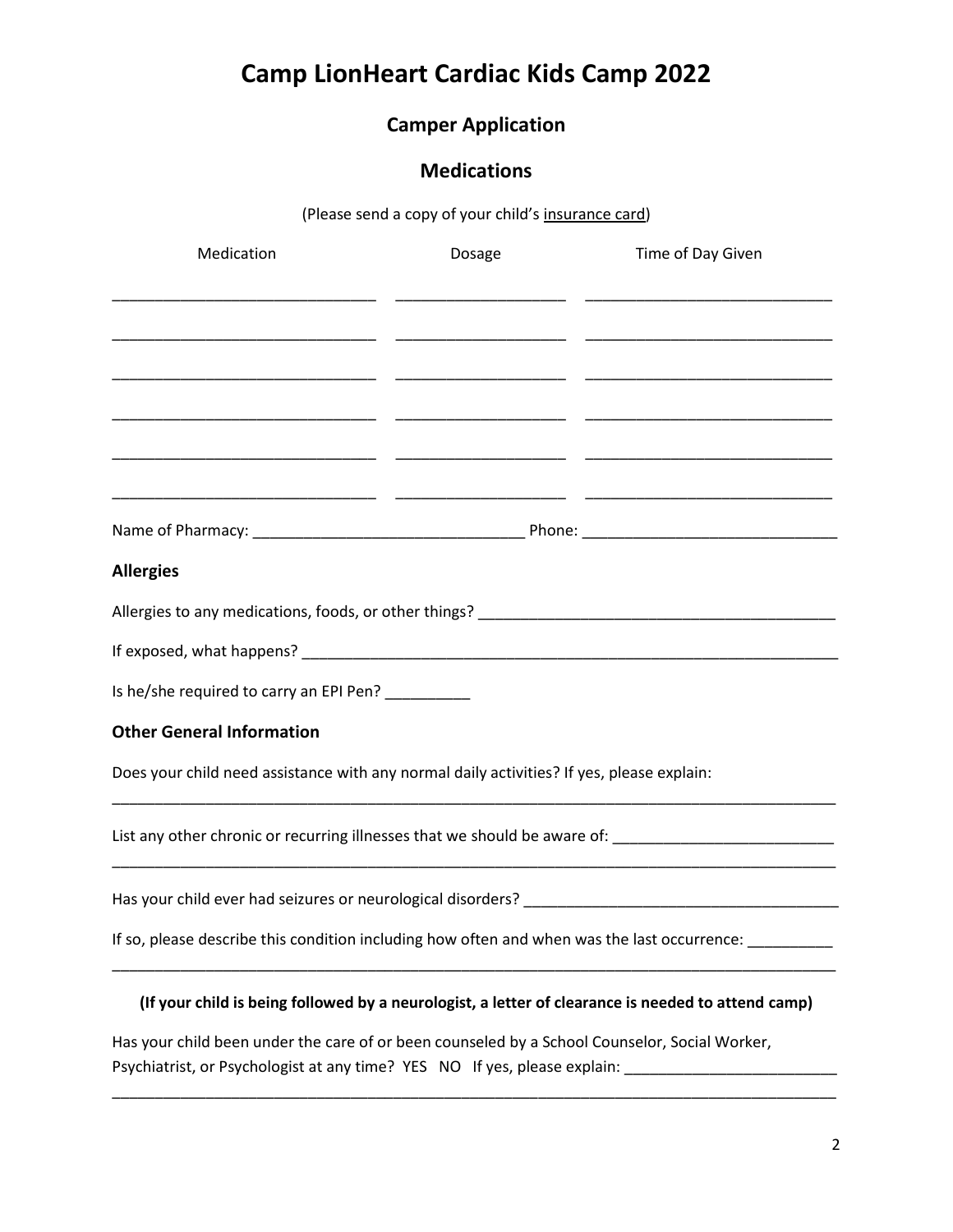#### **Camper Application**

Use the space below to provide any additional information about your child's behavior or physical, emotional, or mental health the camp should know about (i.e. bedwetting, recent move, divorce, recent death, serious fears, etc.) \_\_\_\_\_\_\_\_\_\_\_\_\_\_\_\_\_\_\_\_\_\_\_\_\_\_\_\_\_\_\_\_\_\_\_\_\_\_\_\_\_\_\_\_\_\_\_\_\_\_\_\_\_\_\_\_\_\_\_\_\_\_\_\_

\_\_\_\_\_\_\_\_\_\_\_\_\_\_\_\_\_\_\_\_\_\_\_\_\_\_\_\_\_\_\_\_\_\_\_\_\_\_\_\_\_\_\_\_\_\_\_\_\_\_\_\_\_\_\_\_\_\_\_\_\_\_\_\_\_\_\_\_\_\_\_\_\_\_\_\_\_\_\_\_\_\_\_\_\_ \_\_\_\_\_\_\_\_\_\_\_\_\_\_\_\_\_\_\_\_\_\_\_\_\_\_\_\_\_\_\_\_\_\_\_\_\_\_\_\_\_\_\_\_\_\_\_\_\_\_\_\_\_\_\_\_\_\_\_\_\_\_\_\_\_\_\_\_\_\_\_\_\_\_\_\_\_\_\_\_\_\_\_\_\_

\_\_\_\_\_\_\_\_\_\_\_\_\_\_\_\_\_\_\_\_\_\_\_\_\_\_\_\_\_\_\_\_\_\_\_\_\_\_\_\_\_\_\_\_\_\_\_\_\_\_\_\_\_\_\_\_\_\_\_\_\_\_\_\_\_\_\_\_\_\_\_\_\_\_\_\_\_\_\_\_\_\_\_\_\_

Is your child on a special diet for health or religious reasons? If yes, please explain:

Please share information with the counselors that will help make your child's adjustment to camp smoother (i.e. camper's way of handling anger, frustration, fear, etc.) \_\_\_\_\_\_\_\_\_\_\_\_\_\_\_\_\_\_\_\_\_\_\_\_\_\_\_\_

Does your child participate in any sports? If so, what kind:

**Activity Level** (Please circle one)

Not Active Does not like to walk/run or go outdoors much

Somewhat Active Likes indoors, but does walk/run or play for less than 30 mins per day at least 3 times a week

Active Walks/runs/plays outside most of the time or at least 30 mins per day 3x's a wk Very Active

\_\_\_\_\_\_\_\_\_\_\_\_\_\_\_\_\_\_\_\_\_\_\_\_\_\_\_\_\_\_\_\_\_\_\_\_\_\_\_\_\_\_\_\_\_\_\_\_\_\_\_\_\_\_\_\_\_\_\_\_\_\_\_\_\_\_\_\_\_\_\_\_\_\_\_\_\_\_\_\_\_\_\_\_\_

Plays sports or walks/runs/plays 30 mins or more each day

*\*\*If you choose "Not Active", Camp LionHeart may not be appropriate for your child.*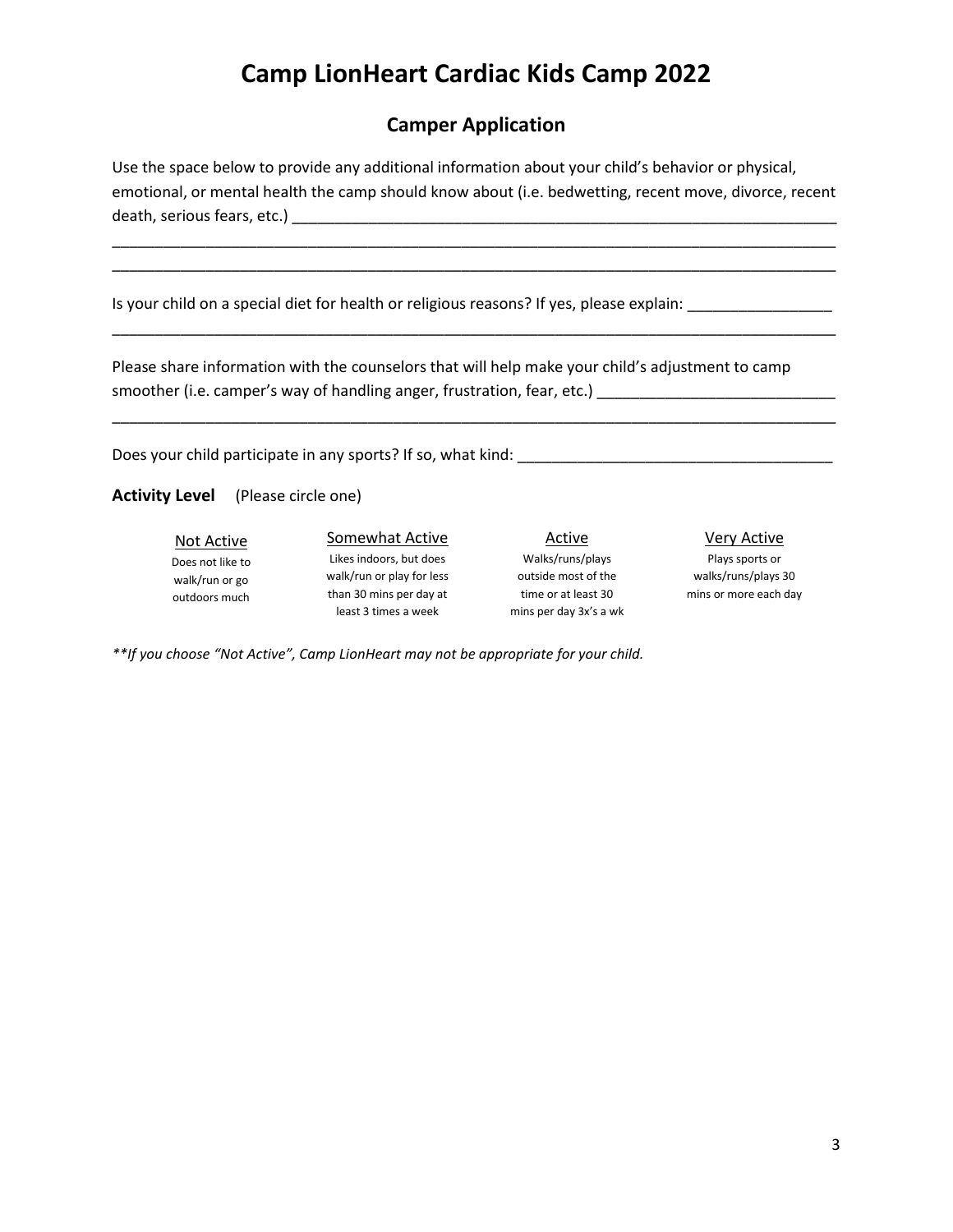### **Camper Application**

#### **Camper Expectations**

Our hope is that Camp LionHeart will be a place for campers to make friends and find support. We expect all campers to be respectful and responsible at all times. Camp is an experience in group living. In order for Camp LionHeart to be safe, fun, enjoyable, and to run successfully, everyone must cooperate and comply with camp rules. Please read and discuss with your child the following expectations before camp:

- 1. Each camper must treat every person at camp with respect and consideration. Camp will not tolerate intimidation, verbal or physical abuse or destruction of property. Any aggressive behavior will not be tolerated. No bullying will be allowed.
- 2. Campers must help out with chores as they are able (dining hall and cabin clean-up, packing and unloading) and comply with cabin rules.
- 3. Alcoholic beverages, illegal drugs, and tobacco products are not allowed.
- 4. Guns, knives, slingshots, fireworks, or any other weapons are not allowed.
- 5. Sexual or suggestive behavior is not appropriate or acceptable.
- 6. Swearing and foul language are not acceptable.
- 7. Cell phones are not permitted on Camp LionHeart grounds.

If at any time during camp these expectations are broken or a camper's behavior takes away from a positive camping experience, the Camp Director reserves the right to notify the parent(s)/guardian. They will be required to pick up their child at Camp LionHeart at their own expense. The Camp Director will decide if and when an expelled camper may return to the camp in the future.

We have read, discussed and understand the content above.

| <b>Print Camper Name:</b>  | Camper Signature: |
|----------------------------|-------------------|
|                            |                   |
| Parent/Guardian Signature: | Date:             |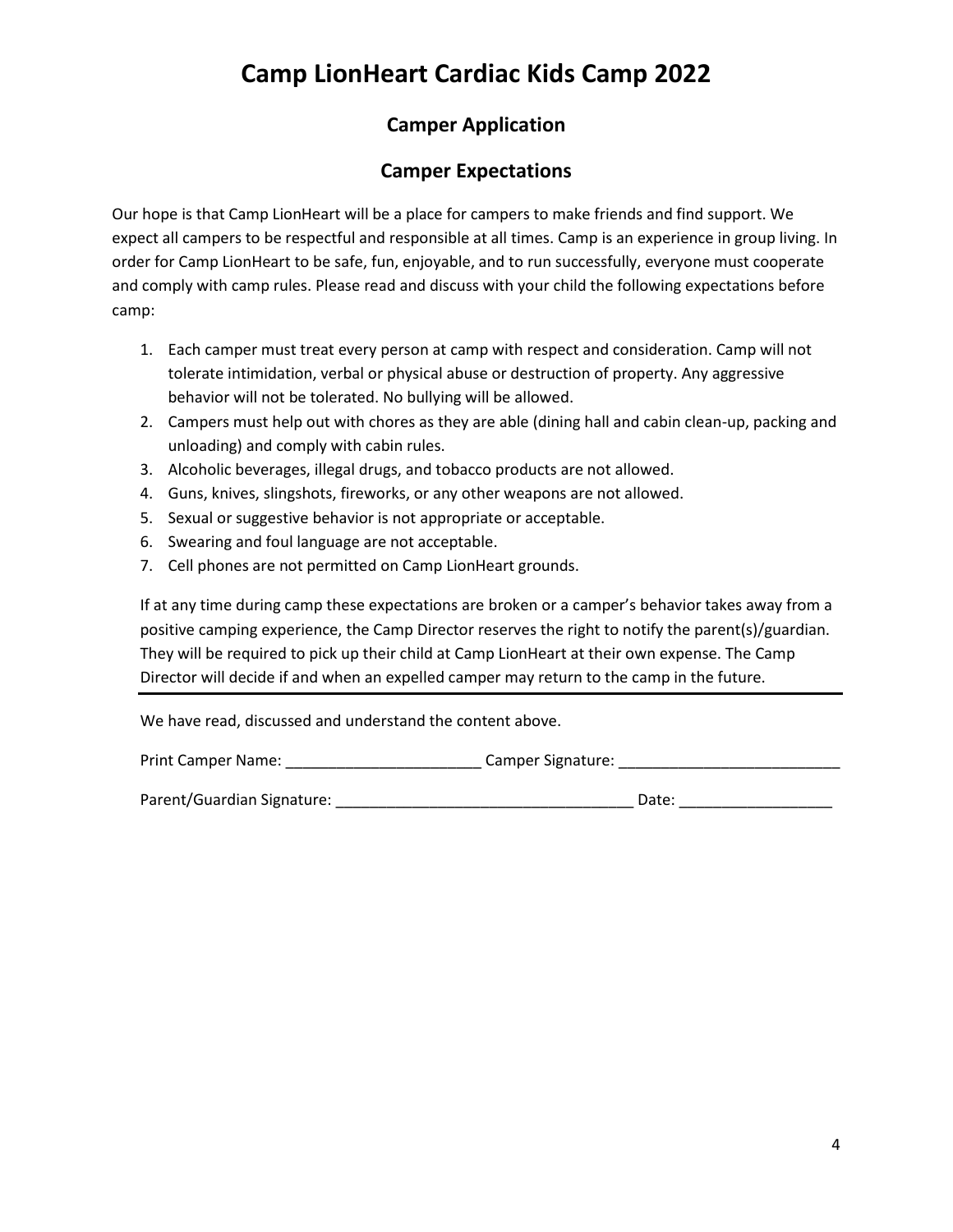### **Camper Application**

### **Photo Consent Form**

Camp LionHeart uses photographs, film, videotape, news releases, internet publications, and articles to keep the public informed of the camp services and activities. Occasionally, outside photographers from newspapers or television stations are also used to help illustrate camp activities. We appreciate your permission to photograph (you/your child) or use (your name/child's name) and story during your stay at Camp LionHeart and to use them as mentioned above.

By signing this form, you indefinitely waive the right to inspect or approve the photographs and/or materials before publication. Camp LionHeart and their affiliated corporations, officers, agents, and employees are indefinitely released from all debts, claims, and/or liability of any kind arising out of or in connection with the use of your name, story, or statements and the use of any caption or descriptive material herewith.

Your signature fully releases Camp LionHeart of all responsibility for information and photographs that are used.

|                               | Event: Camp LionHeart      |  |
|-------------------------------|----------------------------|--|
|                               |                            |  |
|                               |                            |  |
|                               |                            |  |
|                               | Phone: ___________________ |  |
| <b>Permission Granted By:</b> |                            |  |
|                               |                            |  |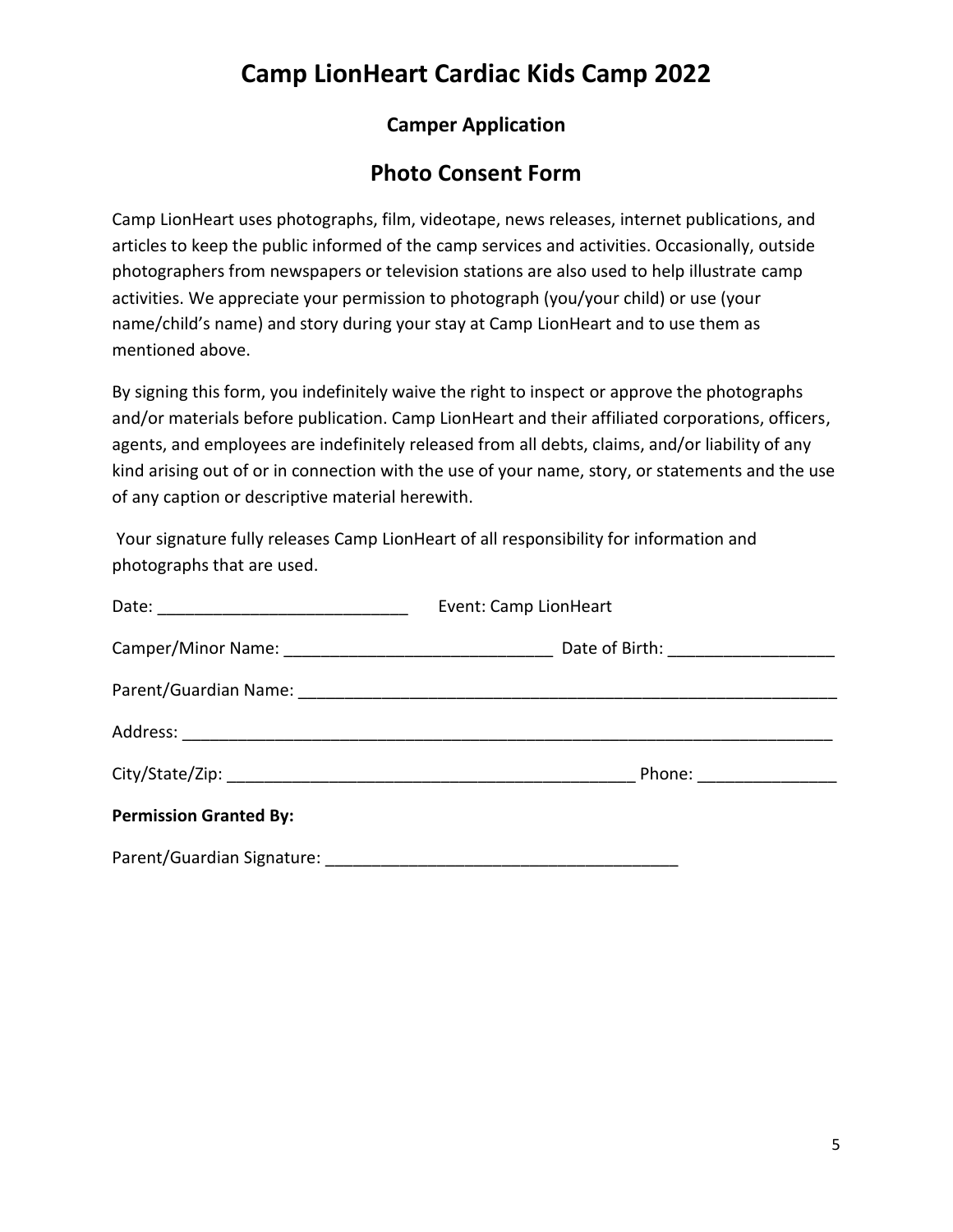#### **Camper Application**

### **Medical Release/Permission to Treat: Camper/Minor**

I am the parent/guardian of this minor child, \_\_\_\_\_\_\_\_\_\_\_\_\_\_\_\_\_\_\_\_\_\_, Date of Birth \_\_\_\_\_\_\_\_\_\_\_\_\_\_

I authorize and appoint any member of the Camp LionHeart staff to care for my child while attending Camp LionHeart Annual Cardiology Kids Camp. This authorization shall include the right to any necessary medical treatments and any emergent medical treatments.

I authorize the Camp Director and/or camp staff to communicate about my child's medical information with his/her cardiologist and/or primary care physician. I understand that Camp LionHeart will retain camp records/medical information on my child for no longer than five years or until I request they be destroyed or given to me.

This medical authorization shall take effect immediately and shall be valid until the end of camp.

\_\_\_\_\_\_\_\_\_\_\_\_\_\_\_\_\_\_\_\_\_\_\_\_\_\_\_\_\_\_\_\_\_\_\_\_\_\_\_\_\_\_\_\_\_\_\_\_\_\_\_\_\_ \_\_\_\_\_\_\_\_\_\_\_\_\_\_\_\_\_\_\_\_\_\_\_\_\_

| Signature of Parent/Legal Guardian | Date |
|------------------------------------|------|
|                                    |      |

| <b>Release of Medical Information</b> |
|---------------------------------------|
|---------------------------------------|

I hereby authorize release of the information requested on the Medical form to Camp LionHeart, its delegates, assigns, and other medical care providers that are deemed appropriate and necessary.

| Camper Name:                           | Date of Birth: |       |
|----------------------------------------|----------------|-------|
| Name of Parent/Legal Guardian (print): |                |       |
| Signature of Parent/Legal Guardian:    |                | Date: |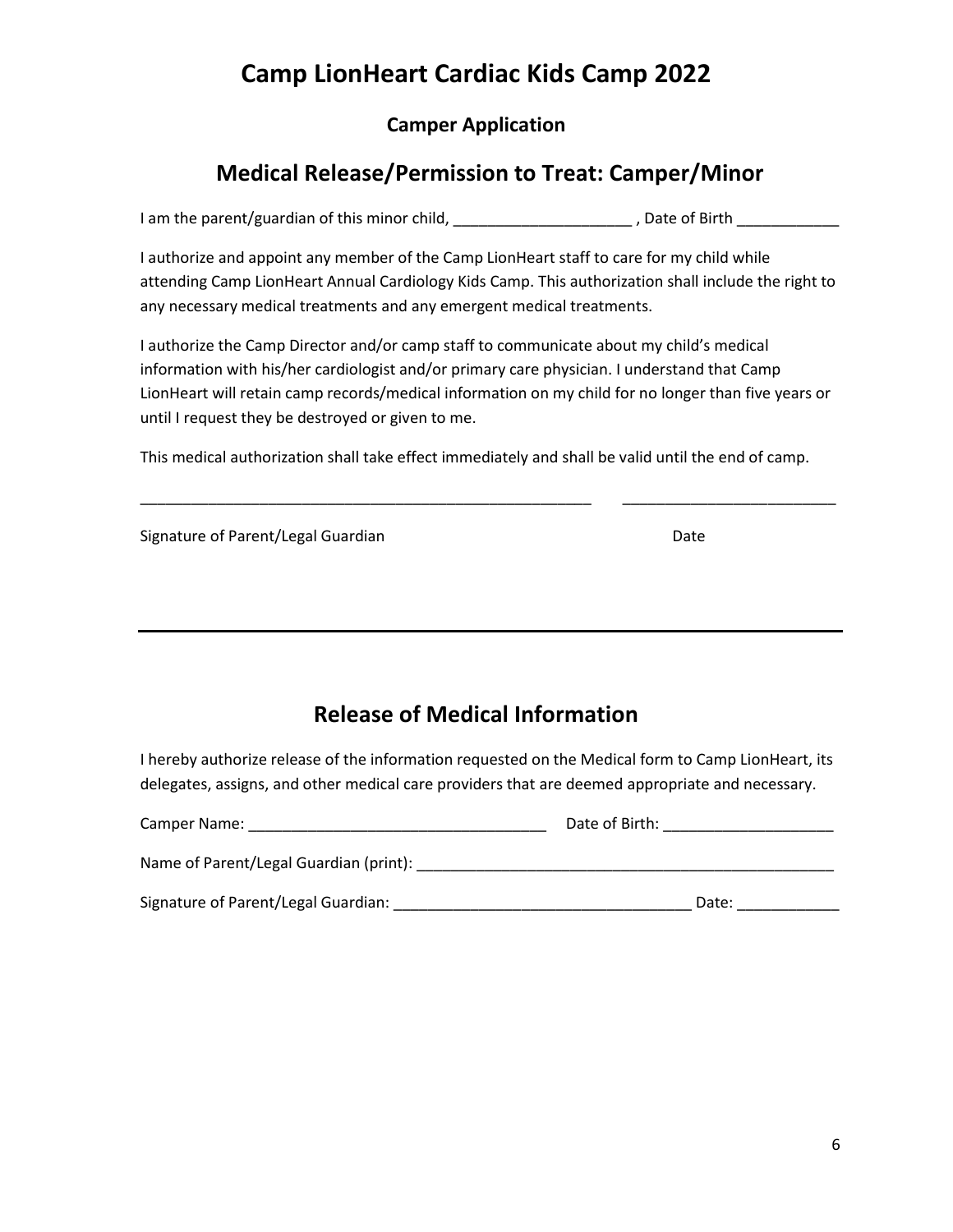#### **Camper Application**

### **Cell Phone and Electronics Policy**

Camp LionHeart is not responsible for any loss or damage of a camper's cell phone or electronics. It is recommended that you do not bring a cell phone. Our camp site, Camp Kirchenwald, does not allow cell phone usage. This is not just a Camp LionHeart rule, so please respect the camp site rules.

- If your child does bring a cell phone, he/she will not be allowed to use it outside of his/her room. If seen outside of his/her room, it will be taken away.
- If a child needs to contact you, there will be plenty of staff available to assist your child in doing so. Please make sure that all contact numbers are correct and up to date on the application.
- If your child's cell phone/electronic device is taken away, it will be turned off and not given back until the last day of camp.

Please sign below acknowledging your understanding

| Camper Signature:         | Date |
|---------------------------|------|
| Parent/Guardian Signature | Date |

# Movie Permission Slip

| My child (Name)            |     | has permission to watch G, PG and/or PG 13 |
|----------------------------|-----|--------------------------------------------|
| rated movies:              |     |                                            |
| (Circle one)<br>YES.       | NO. |                                            |
| Parent/Guardian Signature: |     | Date:                                      |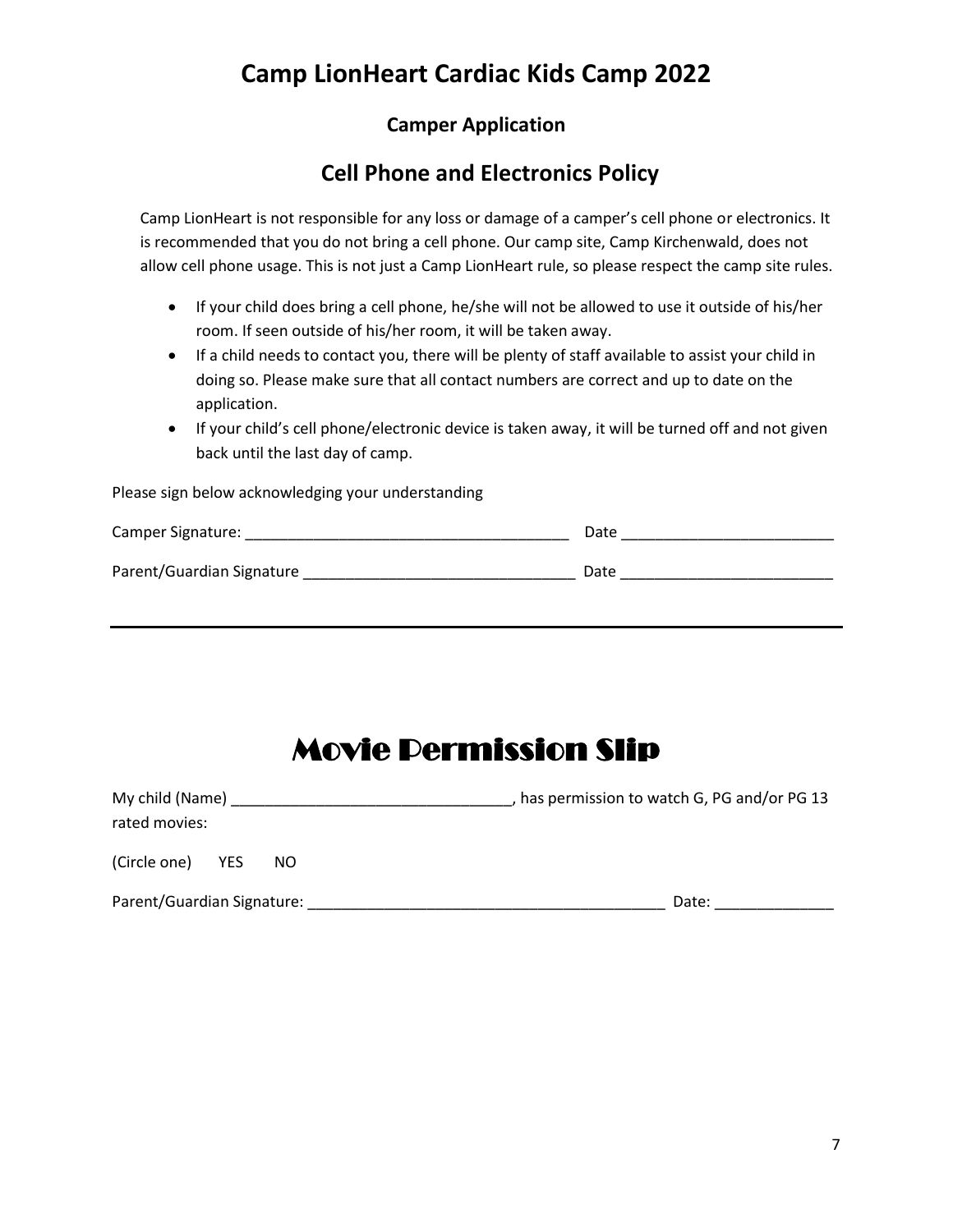#### **Camper Application**

#### **Release and Waiver of Liability**

This agreement releases the following organizations, Ellie's Heart Foundation, Children's Heart Group, Penn State Hershey Medical Center and Camp Kirchenwald (Hereinafter collectively known as "Camp Lionheart") and each of their directors, officers, employees, volunteers, and agents including sponsors of Camp Lionheart. In as much as the undersigned wishes their child to participate in Camp Lionheart and its activities; the undersigned recognizes that certain hazards are inherent in camp events and programs. Therefore, the undersigned states as follows:

I acknowledge that I have familiarized myself with the activities that my child will be participating in during their week at Camp Lionheart and consent to their participation in the events with the exception  $of:$ 

I acknowledge that although safety measures have been taken to minimize risk of injury to camp participants, Camp Lionheart cannot insure or guarantee that the participants, equipment, premises and/or activities will be free of hazards, accidents or injuries. I further recognize and have instructed my child in the importance of knowing and abiding by camp rules, regulations, and procedures for the safety of all camp participants.

Waiver and Release: I, the undersigned, release and forever discharge and hold harmless Camp Lionheart and its successors and assigns from any and all liability, claims, and demands of whatever kind or nature, either in law or in equity, which arise or may hereafter arise from my child's participation in Camp Lionheart activities. I understand and acknowledge that this Release discharges Camp Lionheart from any liability or claim that I and/or my minor child(ren) may have against Camp Lionheart with respect to bodily injury, personal injury, illness, death or property damage or loss that may result during while my child participates in Camp Lionheart Activities.

- 1. Insurance: Further I understand that Camp Lionheart does not assume any responsibility for/ or obligation to provide me and or my minor child(ren) with financial or other assistance, including but not limited to medical, health or disability benefits or insurance of any nature in the event of our injury, illness, death or damage or loss to our property. I expressly waive any such claim for compensation or liability on the part of Camp Lionheart and/or its volunteers beyond what may be offered freely in the event of such injury or medical expenses incurred by me and/or my minor child.
- 2. Medical Treatment: I hereby Release and forever discharge Camp Lionheart and each of its directors, officers, employees, volunteers, and agents from any claim whatsoever which arises or may hereafter arise on account of any first-aid treatment or other medical services rendered in connection with an emergency as a result of my child's participation in Camp Lionheart.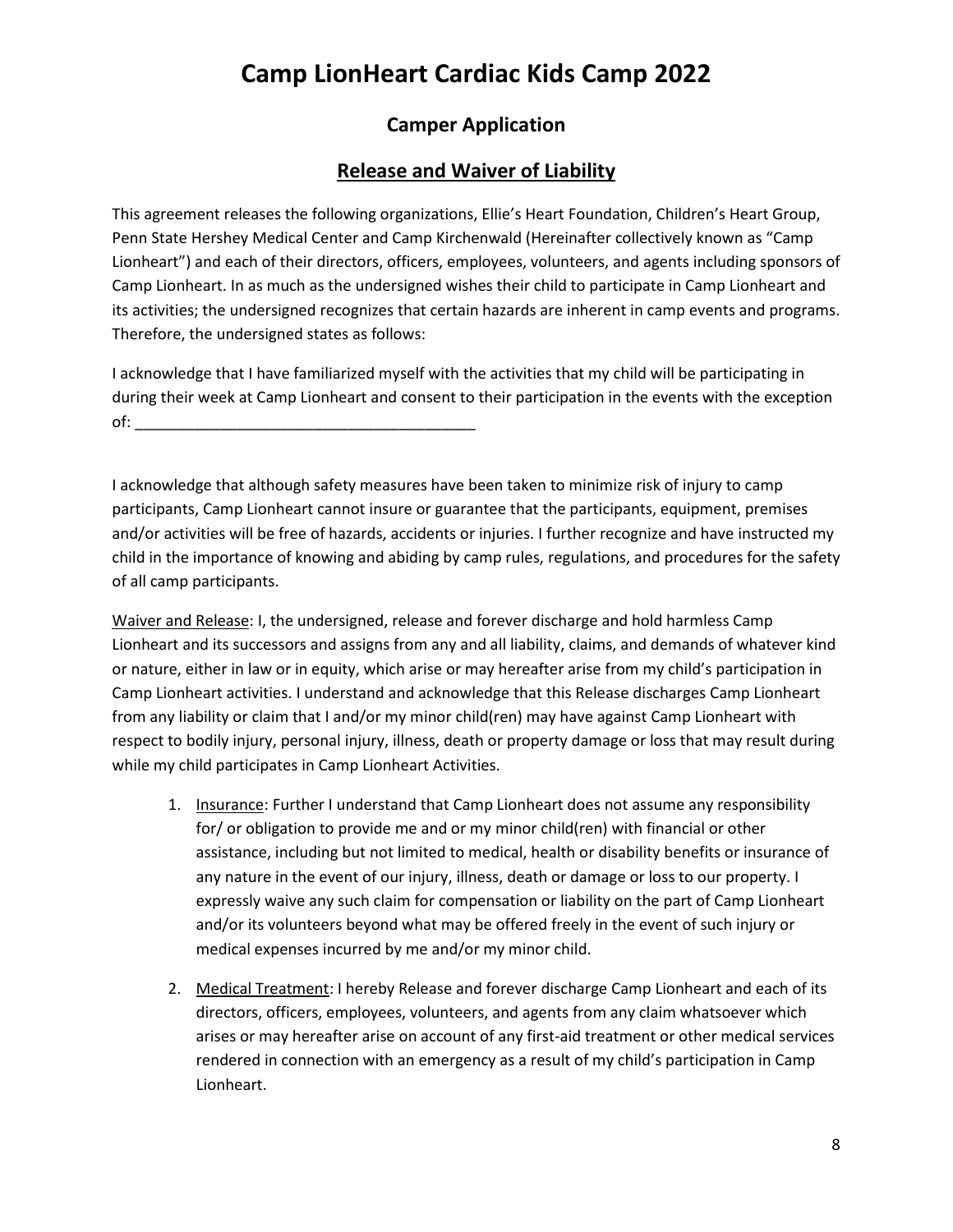### **Camper Application**

- 3. Other: I expressly agree that this Release is intended to be as broad and inclusive as permitted by the Commonwealth of Pennsylvania and that this Release shall be governed and interpreted in accordance with the laws of the Commonwealth of Pennsylvania. I agree that in the event that any clause or provision of this release is deemed invalid, the enforceability of the remaining provisions of this Release shall not be affected.
- 4. I UNDERSTAND THAT THIS IS AN IMPORTANT LEGAL DOCUMENT RELATING TO MY CHILD's PARTICIPATION IN CAMP LIONHEART, AND BY THE SIGNING OF THIS DOCUMENT I AM WAIVING LEGAL RIGHTS I AND MY MINOR CHILD(REN) MAY HAVE AS PARCIPANT OF CAMP LIONHEART.

By signing below, I express my understanding and intent to enter into the Release and Waiver of Liability willingly and voluntarily:

\_\_\_\_\_\_\_\_\_\_\_\_\_\_\_\_\_\_\_\_\_\_\_\_\_\_\_ \_\_\_\_\_\_\_\_\_\_\_\_\_\_\_\_\_\_\_

\_\_\_\_\_\_\_\_\_\_\_\_\_\_\_\_\_\_\_\_\_\_\_\_\_\_\_ \_\_\_\_\_\_\_\_\_\_\_\_\_\_\_\_\_\_\_

Camper's Name Camper's Date of Birth

Signature of Parent or Guardian Date of Parent or Guardian Date of Parent or Guardian Date